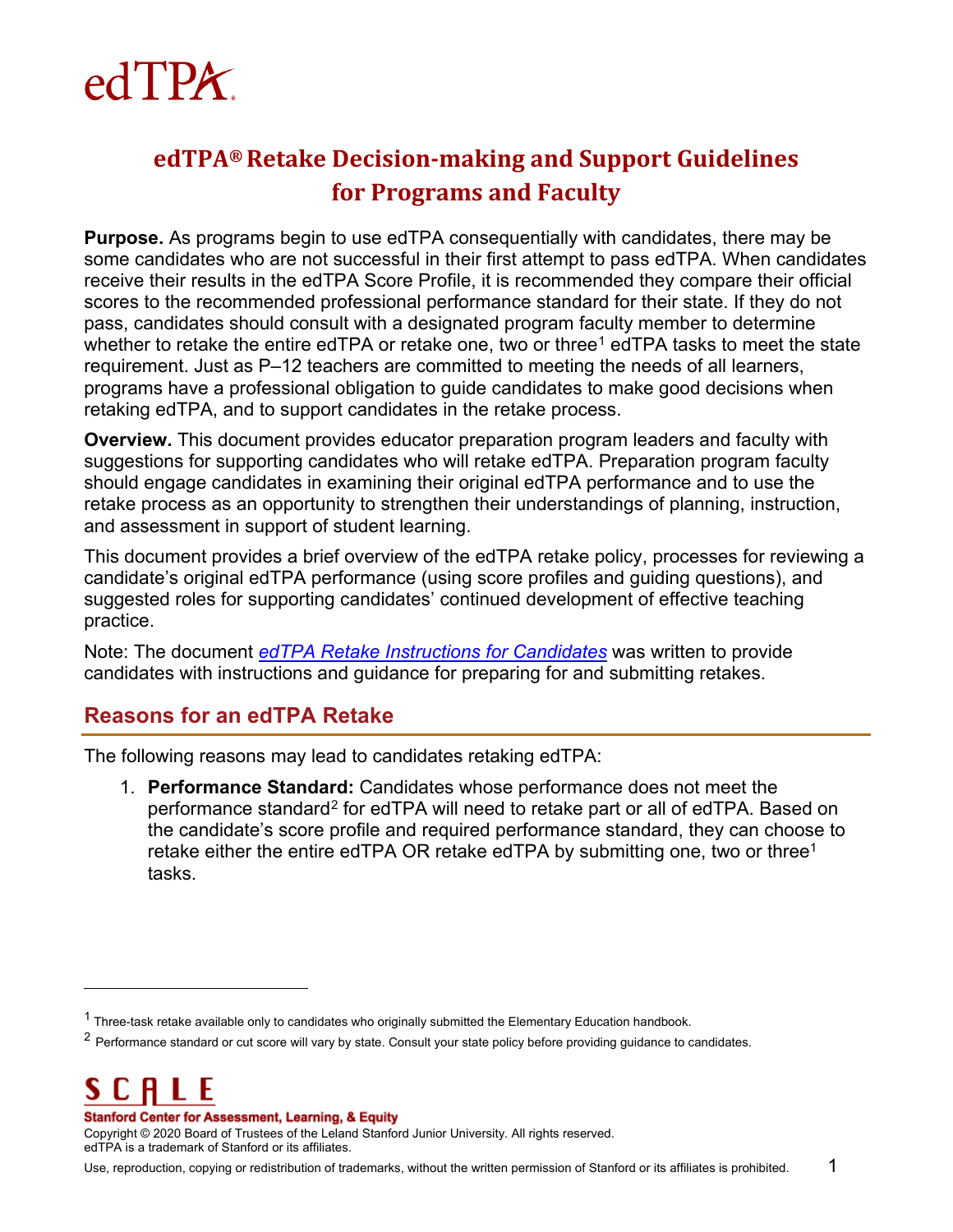

- 2. **Condition Codes:** Candidates who receive condition codes will also be able to retake either the entire edTPA or one or more tasks.
	- If a condition code is applied to one rubric within a task where all other rubrics received a score, the candidate may retake the task in order to address the identified issue. The decision to retake a task based on a single condition code should be made by considering the impact the condition code has when comparing the candidate's official scores to the required performance standard.
	- If a candidate receives two or more condition codes within the same task, the task score and total portfolio score are reported as "incomplete" and the candidate *must* (at minimum) retake that task. *Effective October 22, 2015*, the following scoring rules will be applied if candidates receive two or more condition codes within the same task:
		- $\circ$  All scored rubrics with the rubric score value and any condition code indicators will continue to be reported.
		- o Task Total will be reported as "incomplete."
		- o Total edTPA score will be reported as "incomplete."
		- o Average rubric score will be reported as "incomplete."
		- $\circ$  Candidates will be required to retake any task(s) reported as incomplete (receiving two or more condition codes within the same task) in order to receive a Task Total, Total edTPA score, and Average Rubric Score.
- 3. **Score Void:** If edTPA scores were voided as a final determination of the administrative review process, a candidate will submit a full assessment retake to receive scores for the fulfillment of program and/or state requirements. A candidate may resubmit other tasks and parts of the original submission without revision if the items were not noted as the reason for the administrative review. Please note, any use of previously submitted materials must take into account assurance of the originality of the candidate's work.

**In all cases, when a task is submitted as a retake, the entire task is rescored even if one or more rubrics received numeric scores during the original submission. The "retake" set of scores will be the final scores. Faculty should work with candidates to help them decide if they should submit a retake, and if so, for which tasks. Next, faculty should continue to consult with candidates to determine the materials needed according to the retake specifications described in the remaining sections of this document.** 



**Stanford Center for Assessment, Learning, & Equity**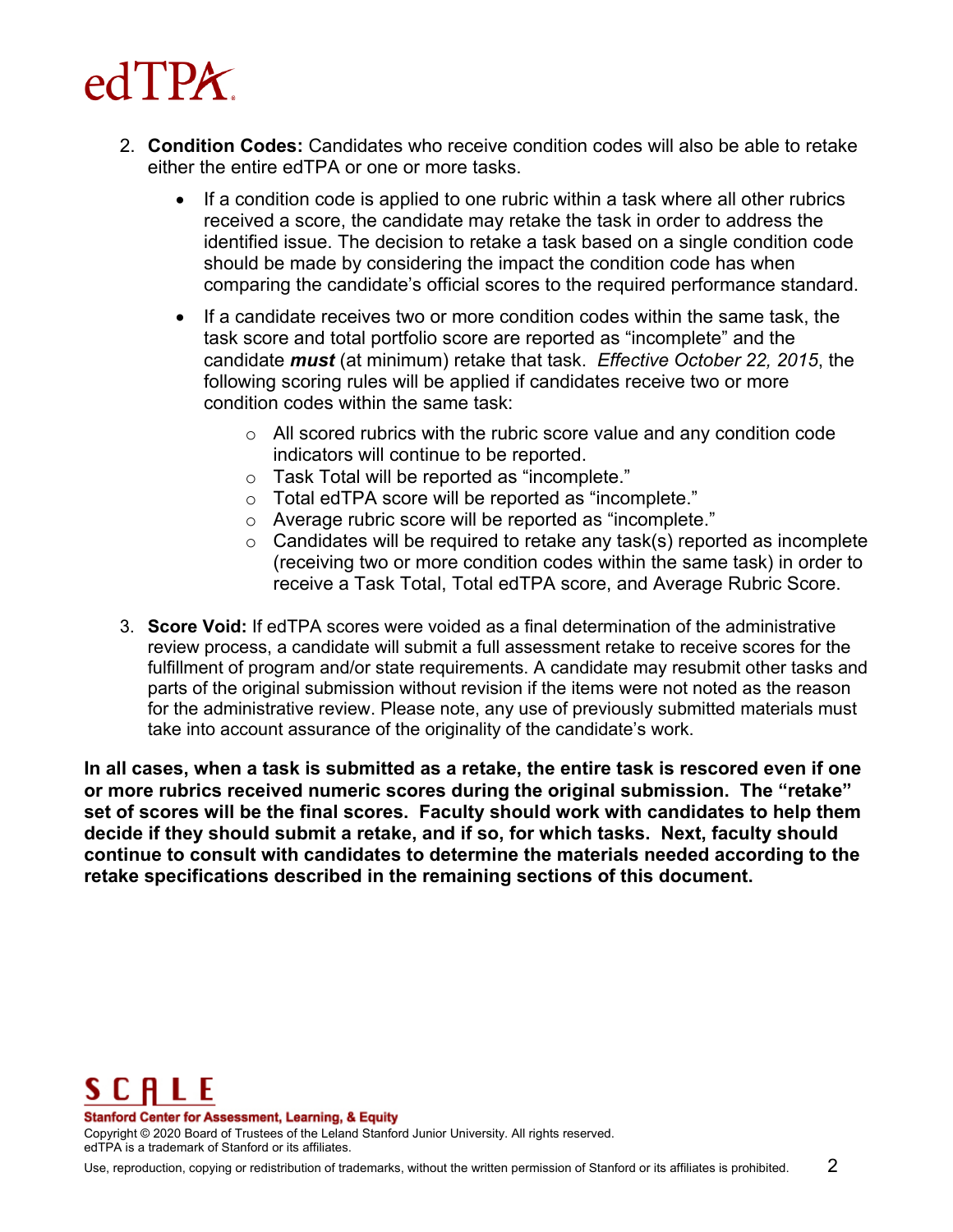# edTPA.

## **Reviewing Score Profiles to Determine Retake Options**

In this section we offer guidance for reviewing candidate score profiles from their original edTPA submission to determine patterns of performance that suggest retake options for a single task, multiple tasks or the entire edTPA. Before doing so, faculty should ensure that candidates are using the correct templates and handbooks for their submission period. If candidates submit portfolios using old, outdated templates, the evidence they provide may not meet all current submission requirements and could impact scoring. In addition, faculty should check to see if condition codes were applied to candidates' portfolios due to missing or insufficient evidence, technical problems, or conflicts with the handbook guidelines. If so, follow the [condition code policy](https://secure.aacte.org/apps/rl/resource.php?resid=470&ref=rl) for retakes and the quidance on condition codes noted above. For information about how insufficient or excessive evidence can impact scoring results, whether or not a condition code is applied, see the edTPA Submission Requirements and Condition Codes on the [Candidate](http://www.tx.nesinc.com/TestView.aspx?f=GEN_CandidatePolicies.html) Policies page on the Texas Educator Certification Examination Program website.

Programs should always consider the performance standard required by state or local policy when offering retake guidance and help the candidate identify a retake option that allows him/her to demonstrate effective teaching in areas of identified weakness. Faculty should examine a candidate's overall total score and its distance from the performance standard, as well as patterns of scores within and across tasks to identify patterns of strength and weakness and to determine which tasks to retake.

The profiles presented here are intended as examples that illuminate retake options rather than predetermined rules. They are based on a performance standard of 40. If your state's standard differs, the recommendation based on a similar profile may differ, but the logic informing the recommendation will be the same. Review of score patterns should be followed by reflective conversation between a candidate and a faculty member to determine opportunities to develop, practice or demonstrate identified areas of weakness, and to prepare new edTPA materials for submission and scoring. Candidates develop at different rates in different areas, and some may show a pattern of weakness in a particular set of rubrics or within a single task. In those cases when overall performance is generally strong, then a single-task retake is suggested. If there is only one strong task, then a retake of all other tasks is suggested. When the overall performance is very low, or there are a number of rubrics across tasks that show weaknesses, then an entire edTPA retake is required.

In addition, note that if candidates initially decide to retake only one or two tasks, they will still have the option of retaking additional tasks within a future registration for retake submission (subject to the same requirements and policies listed in this document).

## SCALE

**Stanford Center for Assessment, Learning, & Equity**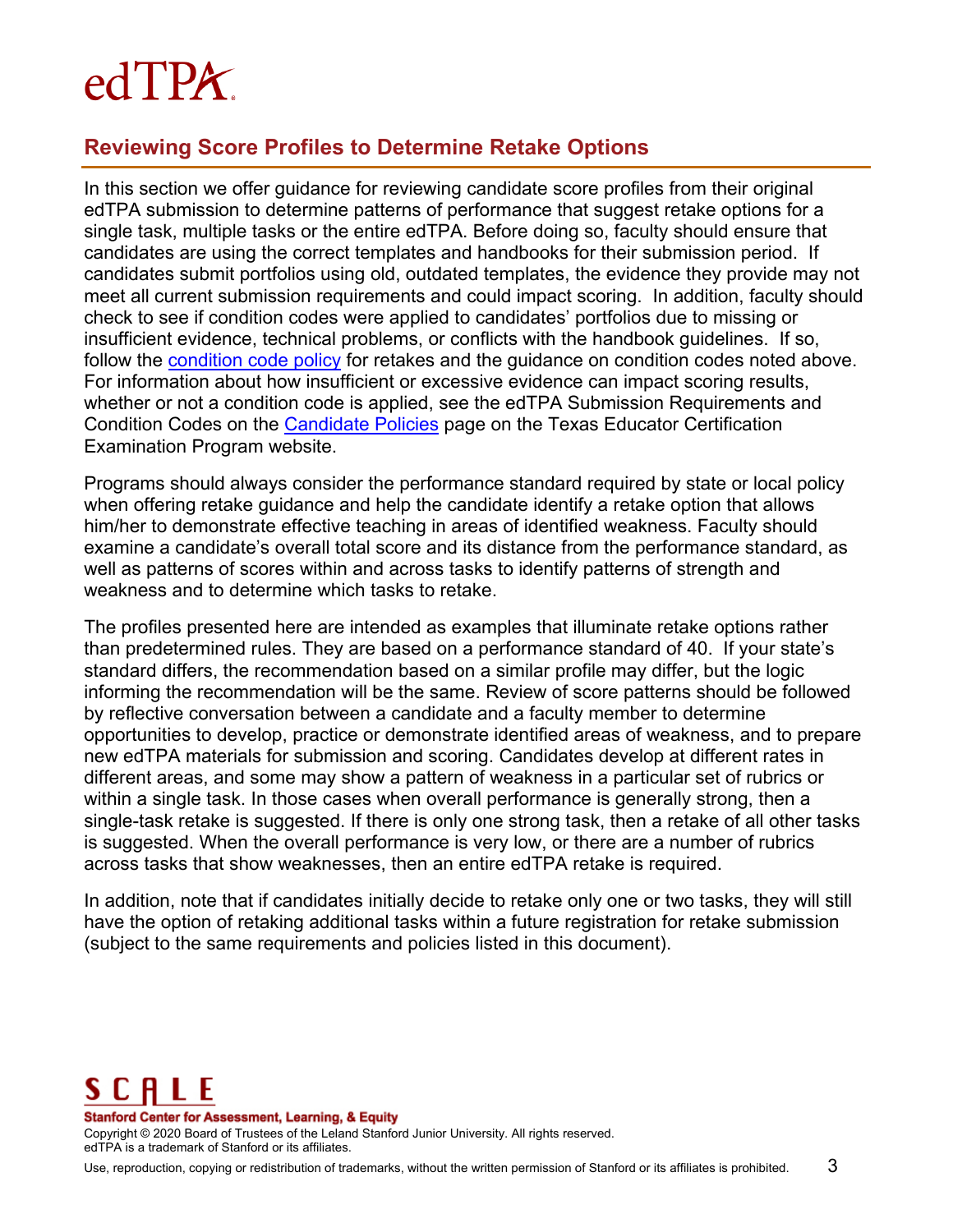

#### **Entire edTPA Retake Examples**

**Example 1:** If the total score (30) is far below the performance standard (40) and scores reveal a pattern of a candidate struggling across all edTPA Tasks, then an entire edTPA retake is needed. In the score profile shown below, the candidate scores below Level 3 in every task and almost every rubric, and has a total score of 30, indicating a need for additional opportunities to learn how to plan, instruct and assess.

| Task 1: Planning    | ask             |          | <b>Instruction</b> |                |                | Task 3: Assessment_ | Total |                |                 |                 |                 |                 |                 |                 |              |
|---------------------|-----------------|----------|--------------------|----------------|----------------|---------------------|-------|----------------|-----------------|-----------------|-----------------|-----------------|-----------------|-----------------|--------------|
| D <sub>4</sub><br>. | R <sub>2</sub>  | D0<br>πJ | R4                 | R <sub>5</sub> | R <sub>6</sub> | R <sub>7</sub>      | R8    | R <sub>9</sub> | R <sub>10</sub> | R <sub>11</sub> | R <sub>12</sub> | R <sub>13</sub> | R <sub>14</sub> | R <sub>15</sub> | <b>Score</b> |
| ∽                   | $\sqrt{2}$<br>ັ |          |                    |                | $\sim$         | r<br>-              |       |                |                 |                 | -               |                 | -               |                 | 30           |

**Example 2:** If the total score (35) is below the performance standard (40) and individual rubric scores demonstrate that the candidate struggles in core areas that span multiple Tasks, then an entire portfolio retake is needed. In the score profile shown below, Task 3 contains a clear pattern of weak scores (scores at Level 1 and 2). However, the profile also demonstrates that the candidate struggles with academic language (rubrics 4 and 14) and being able to reflect on knowledge of students (rubric 3), and using evidence/data to inform teaching (rubrics 10 and 15).

| $\mathsf{Task}$ . | 1: Planning    |                                | <sup>-</sup> ask 2: |                | Instruction    |    |                | Fask 3: Assessment | Total           |                 |                 |                 |                 |                 |       |
|-------------------|----------------|--------------------------------|---------------------|----------------|----------------|----|----------------|--------------------|-----------------|-----------------|-----------------|-----------------|-----------------|-----------------|-------|
| D4<br>.           | R <sub>2</sub> | פם<br>$\overline{\phantom{a}}$ | R⊿                  | R <sub>5</sub> | R <sub>6</sub> | R7 | R <sub>8</sub> | R <sub>9</sub>     | R <sub>10</sub> | R <sub>11</sub> | R <sub>12</sub> | R <sub>13</sub> | R <sub>14</sub> | R <sub>15</sub> | Score |
|                   |                | -                              |                     |                |                |    |                |                    | -               |                 | -               | -               |                 |                 | 35    |

#### **Two-Task Retake Example**

If the total score (34) is below the performance standard (40) and there is one strong task with a low score, then a retake of either two tasks or the entire portfolio is needed. In the score profile shown below, Tasks 2 and 3 contain a clear pattern of weak scores (scores at Level 1 and 2) while Task 1 is relatively strong (scores primarily at 3 and 4). However, the profile also demonstrates that the candidate struggles with academic language (rubrics 4 and 14) and being able to reflect on knowledge of students (rubric 3), and using evidence/data to inform teaching (rubrics 10 and 15). All areas of weakness can be addressed in a two-task retake of Tasks 2 and 3, so an entire-edTPA retake is not needed.

| Task,               | Planning<br>и. | .ask 2:  |                            | Instruction    |                |                | Task 3: Assessment. | <b>Total</b>   |                 |                 |                 |                 |                 |                 |              |
|---------------------|----------------|----------|----------------------------|----------------|----------------|----------------|---------------------|----------------|-----------------|-----------------|-----------------|-----------------|-----------------|-----------------|--------------|
| D <sub>4</sub><br>. | R <sub>2</sub> | מם<br>ĸ٥ | $R_{\rm A}$<br>$\sqrt{-1}$ | R <sub>5</sub> | R <sub>6</sub> | R <sub>7</sub> | R <sub>8</sub>      | R <sub>9</sub> | R <sub>10</sub> | R <sub>11</sub> | R <sub>12</sub> | R <sub>13</sub> | R <sub>14</sub> | R <sub>15</sub> | <b>Score</b> |
|                     | ັ              | ັ        |                            | c              | ◠<br>v         | -              |                     | -              | -               | -               | -               | $\sqrt{2}$<br>- |                 |                 | 34           |



**Stanford Center for Assessment, Learning, & Equity**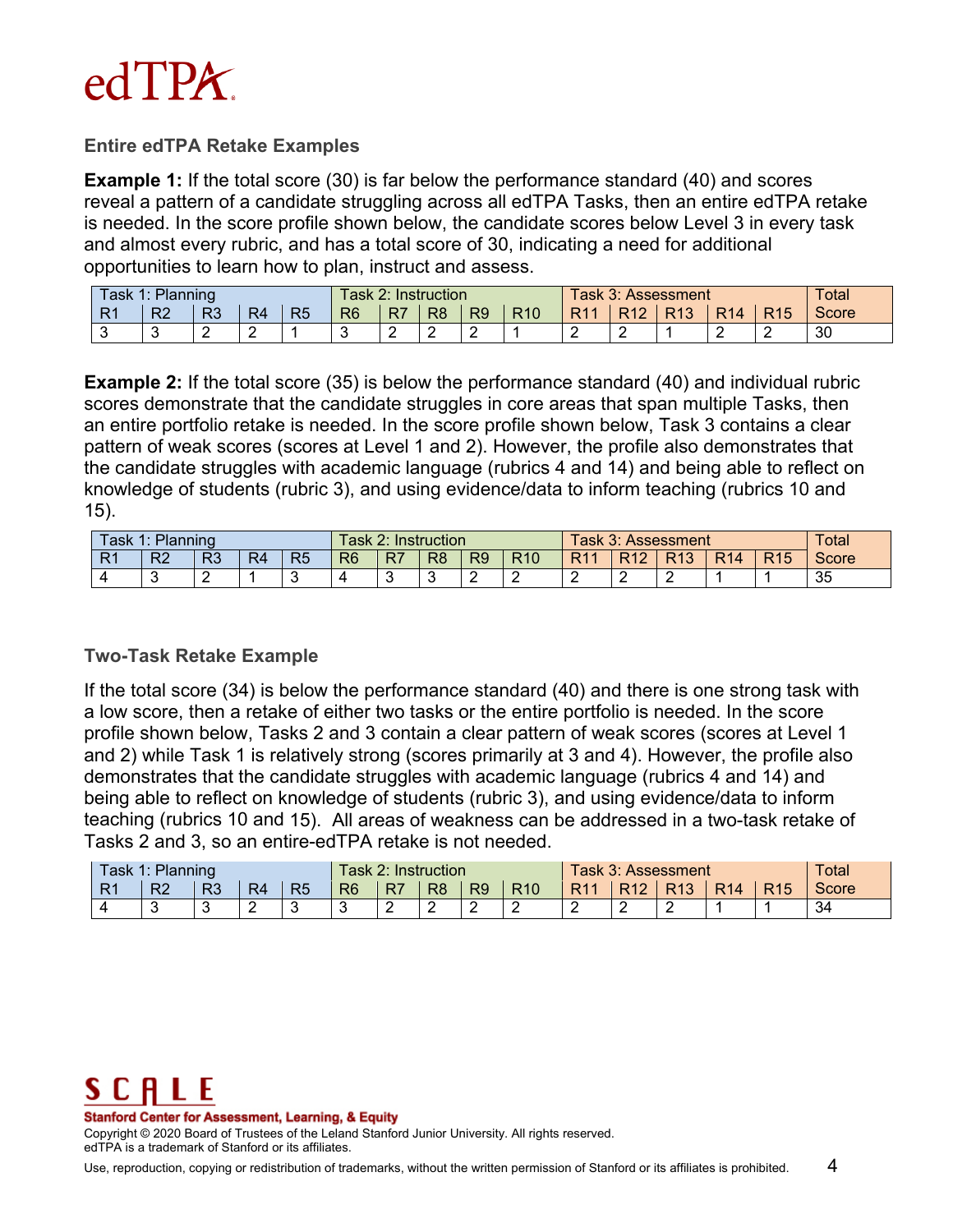

#### **Single edTPA Task Retake Example**

If the total score (37) is below but close to the performance standard (40) and the individual rubric scores clearly demonstrate that a candidate struggles in one particular task focus (planning, instruction, **OR** assessment), then a single task retake is suggested. In these cases, the candidate demonstrates consistent skills indicative of a beginning teacher of record for two tasks, but demonstrates significant weakness in one task. For example, the score profile shown below demonstrates a weak pattern of scores related to assessment practices.

| $\tau$ ask<br>л. | $\sqrt{a}$ sk 2 $\degree$ |            | Instruction |                |                 | Гаsk 3: Assessment | Total          |                |                 |                          |                 |                 |                 |                 |               |
|------------------|---------------------------|------------|-------------|----------------|-----------------|--------------------|----------------|----------------|-----------------|--------------------------|-----------------|-----------------|-----------------|-----------------|---------------|
| D4<br>.          | R <sub>2</sub>            | מם<br>пo.  | R4          | R <sub>5</sub> | R <sub>6</sub>  | R <sub>7</sub>     | R <sub>8</sub> | R <sub>9</sub> | R <sub>10</sub> | R <sub>11</sub>          | R <sub>12</sub> | R <sub>13</sub> | R <sub>14</sub> | R <sub>15</sub> | Score         |
|                  | $\sqrt{2}$                | $\sqrt{2}$ |             | -              | $\sqrt{2}$<br>ື |                    |                | -              | -               | $\overline{\phantom{a}}$ |                 |                 | -               |                 | $\sim$<br>ا ب |

Because the candidate has shown strong performance for most of edTPA, but has weaknesses in the area of assessment (rubrics 5 and 11–15), a retake of Task 3 is suggested. An improved retake task performance based on new evidence for those rubrics could raise the total score above the performance standard and allow the candidate to go forward ready to plan, teach and assess effectively.

Programs may also determine that while scores are clearly grouped within a single task, based on other performance indicators (supervisory evaluations, struggles with coursework, etc.), it would be of greater benefit to the candidate's professional preparation and readiness to teach if s/he were to retake two tasks or even the entire edTPA rather than a single task.

## **edTPA Retake Specifications**

The following table identifies the artifacts and commentaries required for retake of the entire edTPA or selected tasks. See the edTPA handbook Evidence Chart for supported file types, response length, and other information.

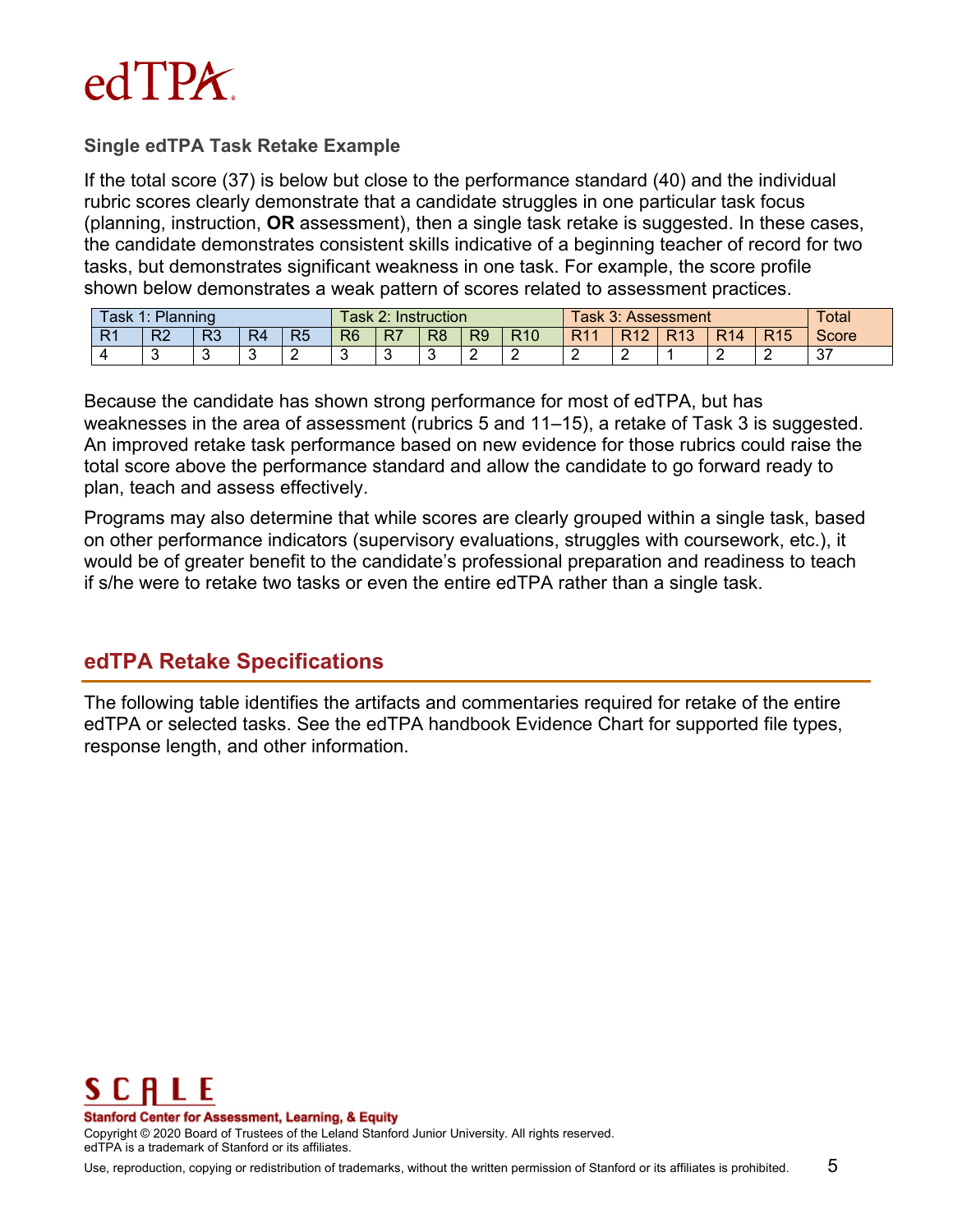

| <b>Retake</b>                                             | <b>What to Submit</b>                    |                                                                                                                                                                                                                                                                                                                                                                                                                                                                                                                                                                                                                                                                                                                                                                          |  |  |  |  |  |  |  |  |
|-----------------------------------------------------------|------------------------------------------|--------------------------------------------------------------------------------------------------------------------------------------------------------------------------------------------------------------------------------------------------------------------------------------------------------------------------------------------------------------------------------------------------------------------------------------------------------------------------------------------------------------------------------------------------------------------------------------------------------------------------------------------------------------------------------------------------------------------------------------------------------------------------|--|--|--|--|--|--|--|--|
| <b>Entire edTPA</b><br><b>Retake</b>                      | edTPA handbook.                          | Submit all artifacts and commentaries required for all Tasks as described in the                                                                                                                                                                                                                                                                                                                                                                                                                                                                                                                                                                                                                                                                                         |  |  |  |  |  |  |  |  |
| Single-Task or<br><b>Multiple-Task</b>                    | <b>To Retake</b><br><b>This Task:</b>    | <b>Submit the Following:</b>                                                                                                                                                                                                                                                                                                                                                                                                                                                                                                                                                                                                                                                                                                                                             |  |  |  |  |  |  |  |  |
| <b>Retakes</b><br>(Elementary<br><b>Education</b>         | Task 1                                   | Task 1 - All Parts per your edTPA handbook. This may include the<br>$\bullet$<br>same Context for Learning Information as the original edTPA<br>submission IF the candidate is teaching the same students.                                                                                                                                                                                                                                                                                                                                                                                                                                                                                                                                                               |  |  |  |  |  |  |  |  |
| candidates can<br>also submit a<br>three-task<br>retake.) | Task 2                                   | Task 1 - Submit only Parts listed below. <sup>34</sup><br>$\bullet$<br>$\triangleright$ Part A: Complete Context for Learning Information <sup>5</sup> (all fields)<br>> Part B: Lesson Plans for Learning Segment<br>ONLY submit the lesson plan(s) associated with the video<br>$\circ$<br>clip(s) in Task 2 (all fields)<br><b>Part C: Instructional Materials</b><br>↘<br>o ONLY submit the instructional materials associated with the<br>lesson plan(s) featured in the video clips in Task 2 (all fields)<br>$\triangleright$ Part E: Planning Commentary<br>Prompt 1a-b (all fields except Special Education)<br>$\circ$<br>Prompts 1a and 2 (Special Education)<br>Task 2 - Submit all Parts (artifacts and commentary) per your<br>$\bullet$<br>edTPA handbook |  |  |  |  |  |  |  |  |
|                                                           | Task 3                                   | Task 1 - Submit only Parts listed below. <sup>4</sup><br>$\bullet$<br>> Part A: Context for Learning Information (for Special Education<br>only)<br>$\triangleright$ Part E: Planning Commentary<br>o For Special Education, Prompts 2 and 4a<br>For World Language and Classical Languages, Planning<br>$\circ$<br>Commentary is not required<br>o For all other fields, Prompt 4<br>Task 3 - Submit all Parts (artifacts and commentary) per your<br>$\bullet$<br>edTPA handbook.                                                                                                                                                                                                                                                                                      |  |  |  |  |  |  |  |  |
|                                                           | Task 4<br>(Elementary<br>Education only) | Task 4 - Submit all Parts (artifacts and commentary) per your<br>$\bullet$<br>edTPA Handbook.<br>This may include the same Context for Learning Information as the<br>original edTPA submission IF the candidate is teaching the same<br>students.                                                                                                                                                                                                                                                                                                                                                                                                                                                                                                                       |  |  |  |  |  |  |  |  |

#### S Ŀ

 $\overline{a}$ 

#### **Stanford Center for Assessment, Learning, & Equity**

<span id="page-5-0"></span><sup>4</sup> Required Task 1 materials will provide the scorer with the context needed to understand the learning segment in which Task 2 and/or 3 retake evidence is embedded. Although Task 1 materials will not be rescored here, they must align with the new evidence submitted (e.g., lesson plans must align with video evidence of instruction).

<span id="page-5-1"></span> $5$  This may be the same Context for Learning Information as the original edTPA submission IF the candidate is teaching the same students.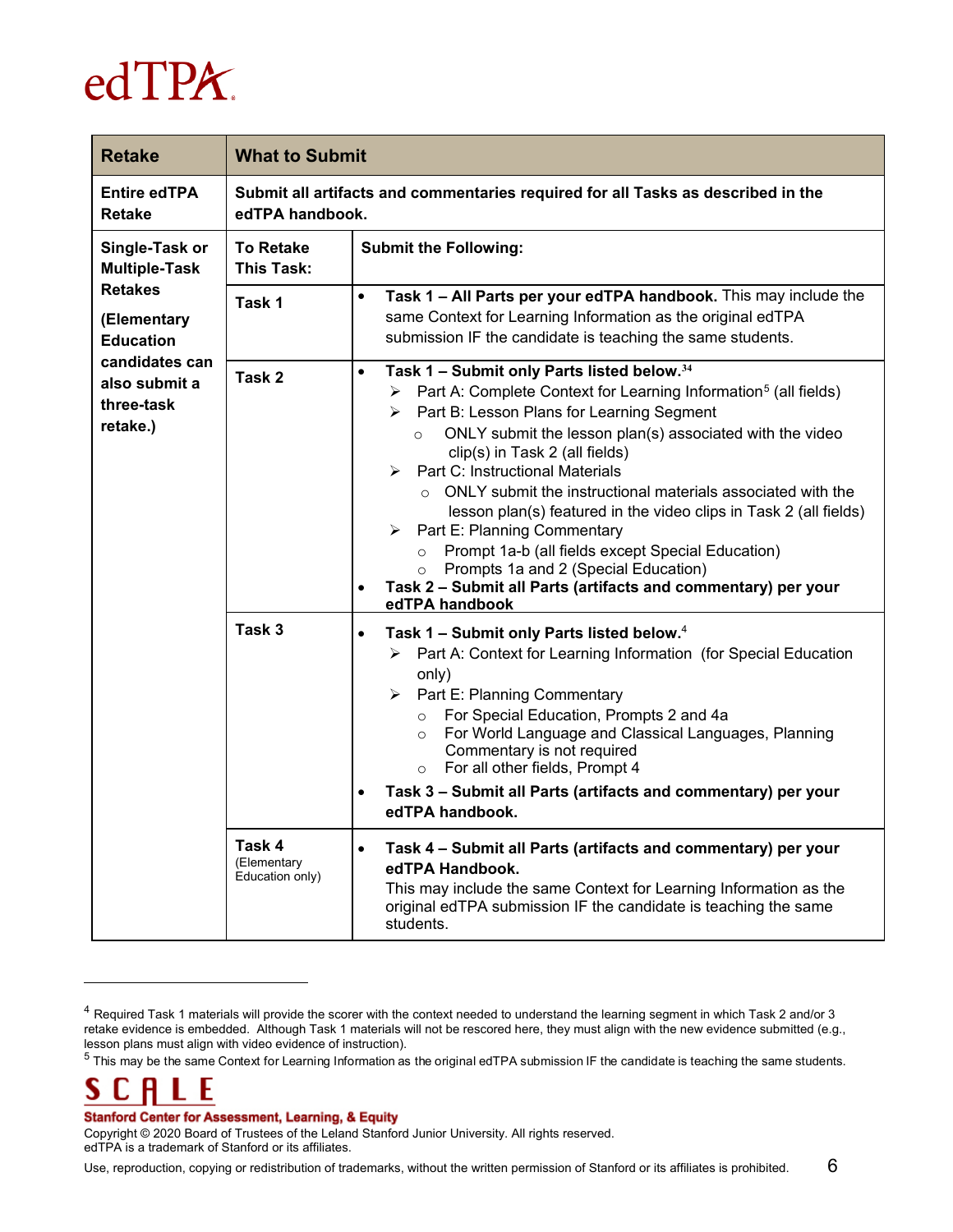## $edTPA$

## **edTPA Retake Policies**

**When submitting an edTPA retake, the following policies apply:**

#### • **Submission of new materials vs. resubmission of previously submitted materials for a retake (for one or more edTPA tasks or the entire edTPA):**

**In most cases,** retakes must include **new** artifacts and commentaries for planning, instruction, or assessment of student learning, and must not have been previously submitted for edTPA. Revised or edited versions of previously submitted materials may not be part of the retake submission. Exceptions are listed in the chart below:

| <b>Reason for Retake</b>                                        | <b>Conditions When Previously Submitted</b><br><b>Materials May Be Resubmitted</b>                                                                                                                                                                                                                                                                                                                                                                                                                                                                                                                 |  |  |  |  |  |  |
|-----------------------------------------------------------------|----------------------------------------------------------------------------------------------------------------------------------------------------------------------------------------------------------------------------------------------------------------------------------------------------------------------------------------------------------------------------------------------------------------------------------------------------------------------------------------------------------------------------------------------------------------------------------------------------|--|--|--|--|--|--|
| Low total score (did not meet the<br>performance standard)      | If the candidate is teaching the same group of students as in the<br>$\circ$<br>original submission, the original context for learning artifact may<br>be resubmitted.                                                                                                                                                                                                                                                                                                                                                                                                                             |  |  |  |  |  |  |
|                                                                 | Previously submitted Task 1 materials can accompany a Task 2<br>$\circ$<br>and/or 3 retake if:                                                                                                                                                                                                                                                                                                                                                                                                                                                                                                     |  |  |  |  |  |  |
|                                                                 | $\triangleright$ The candidate is not retaking Task 1, and these materials are<br>only being submitted for context AND                                                                                                                                                                                                                                                                                                                                                                                                                                                                             |  |  |  |  |  |  |
|                                                                 | $\triangleright$ The prior Task 1 materials still apply to the learning segment<br>within the retake                                                                                                                                                                                                                                                                                                                                                                                                                                                                                               |  |  |  |  |  |  |
| <b>Condition codes were applied (to</b><br>one or more rubrics) | When submitting revised/new evidence that addresses the reason for<br>the condition codes, accompanying artifacts and commentary for that<br>Task may not need to be revised if those materials were not impacted<br>by the condition code issue. For example, if a condition code was<br>applied because a video clip was unplayable, then a playable version of<br>the same clip can be submitted along with the original commentary.<br>However, if the new clip features different evidence than cited in the<br>original commentary, then the commentary must also be revised<br>accordingly. |  |  |  |  |  |  |
| Score Void (requires a full<br>assessment retake)               | When submitting a full assessment retake due to a score void, the<br>candidate may resubmit other tasks and parts of the original submission<br>without revision if the items were not noted as the reason for the<br>administrative review. Please note, any use of previously submitted<br>materials must take into account the originality of the candidate's work.                                                                                                                                                                                                                             |  |  |  |  |  |  |

### • **Using previously unsubmitted materials from the original learning segment:**

- $\triangleright$  Additional evidence produced during the original learning segment that was NOT previously submitted may be submitted in a retake as described below:
	- o **Instruction Task 2 option.** If the candidate has recorded additional video

C A S. Ł

#### **Stanford Center for Assessment, Learning, & Equity**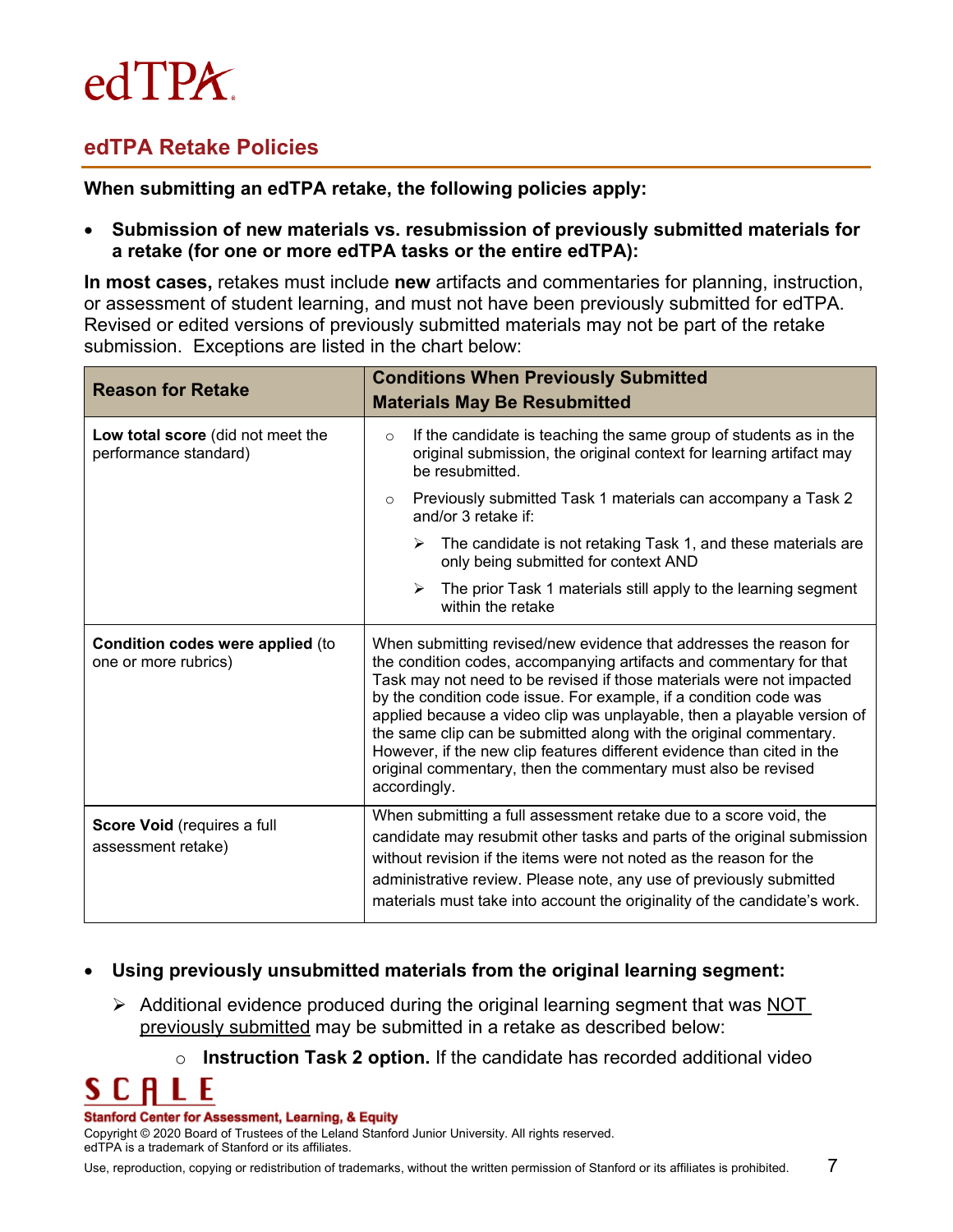

footage from the original learning segment that demonstrates teaching associated with the central focus and rubric criteria, new clips from this footage may be submitted with a new commentary. These new clips must meet all Task 2 specifications for the video clips identified in the handbook.

#### o **Assessment Task 3 option.**

- i. *Work samples***:** If the candidate has a class set of student work samples with evidence of feedback **from an additional assessment** from the original learning segment, the candidate may submit work samples for three focus students from this assessment and provide a new analysis of student learning.
- ii. *Evidence of language use:* If the candidate has additional evidence of language use, either from the additional work samples and/or additional video, then the candidate can submit these materials with a new commentary.

#### • **Multiple task retakes**

- $\circ$  The candidate must focus on the same students across all tasks included in the multiple task retake, with the following exception: Retakes in Elementary Education, Task 4, may focus on a different group/class of students than the other tasks.
- $\circ$  Candidates must submit required artifacts and commentaries for all tasks being included within a multiple-task retake at the same time.

#### • **Washington State Candidates (all retakes)**

 $\circ$  Please note that the Student Voice rubrics will not be scored. It is optional for Washington candidates to respond to the Student Voice prompts for a retake. Your original Student Voice rubric scores will be reported for retakes.

### **How Do Candidates Register for a Retake?**

When candidates are ready to register for an edTPA retake, they go to the *[Register](http://www.tx.nesinc.com/PageView.aspx?f=GEN_Register.html)* page on the Texas Educator Certification Examination Program website, log in to their account, and follow the system instructions.



**Stanford Center for Assessment, Learning, & Equity**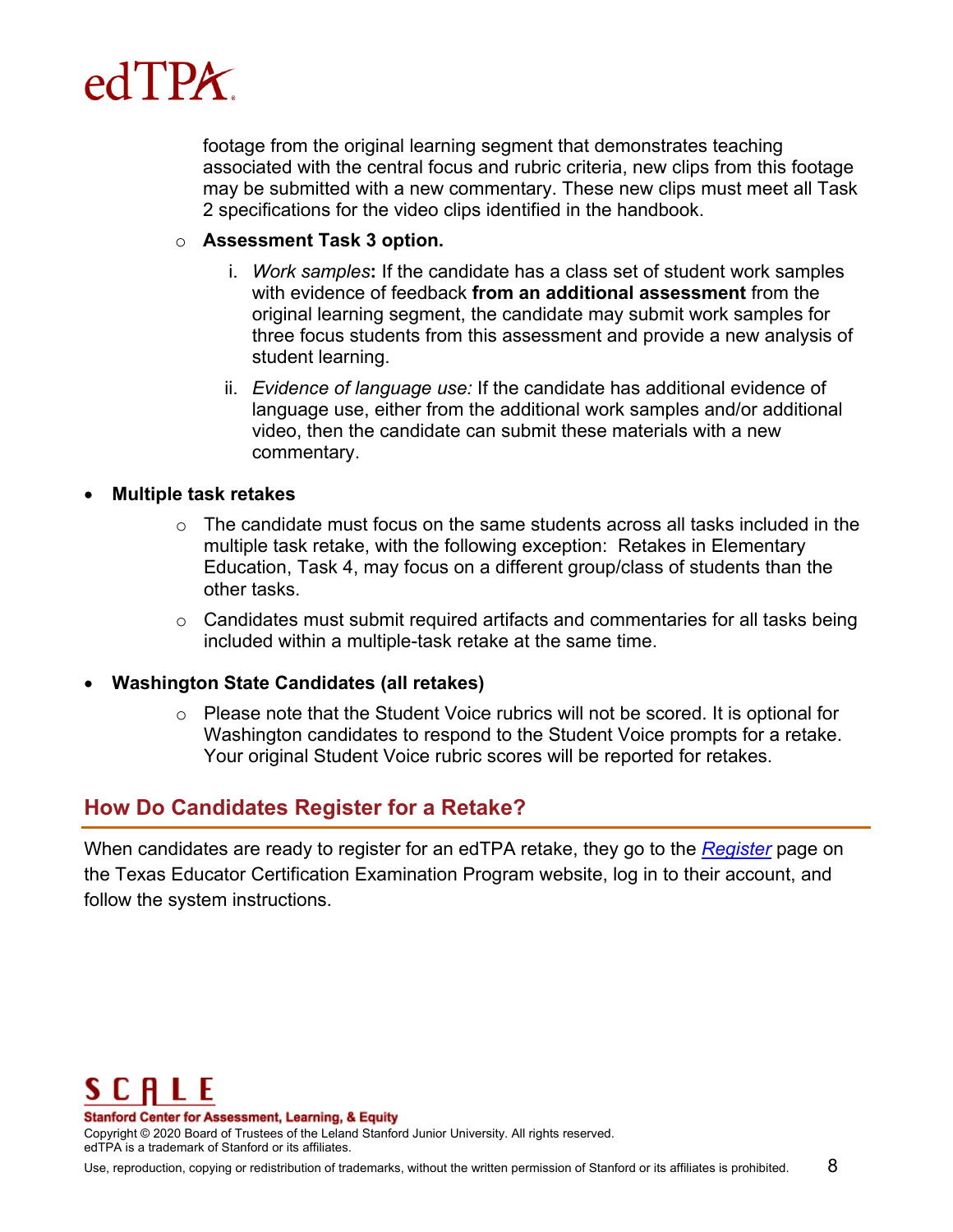## $edTPX$

## **Resources to Assist in Reviewing Evidence for Scores**

There are three resources to support faculty and candidates in the retake process and in understanding scores for the original submission. *Making [Good Choices](http://www.tx.nesinc.com/TestView.aspx?f=GEN_GettingStarted.html)* offers guidance for both effective teaching and for constructing evidence for edTPA. The subject-specific *Understanding Rubric Level Progression*s for the field submitted explains key concepts in rubrics, decision rules, and differences between adjacent score levels. *Review of Low-Scoring edTPAs and Guidance for Retakes* lists common types of evidence resulting in scores at Levels 1 or 2 for each rubric. Both *Making Good* C*hoices* and *Review of Low-Scoring edTPAs and Guidance for Retakes* come in two versions, one for special education and one for all other fields.

## **Suggestions for Supporting Candidates**

Retaking edTPA can offer candidates additional opportunities to learn to teach, and for faculty and candidates to engage in reflective dialogue about candidate strengths, as well as areas for improvement. Campuses should designate a program administrator or field supervisor to review a candidate's previous failing submission (score profile and edTPA artifacts and commentaries) as well as other relevant data to determine strategies to support readiness to teach:

- Additional or extended field placement experience
- Additional program supports (mentoring, readings, learning tasks, etc.)
- Additional coursework

Retake guidance may include:

- **Review of Candidate Performance**  a review of a candidate's performance on edTPA (by rubric and overall) and from other sources such as field performance, program performance, and other assessment tools or examinations.
- **edTPA Performance Review Conference**  an initial conference with a candidate to review the official edTPA score profile and decision making (see questions offered below) and discuss retake options. Faculty should guide candidates to identify evidence within their original edTPA materials that lead to weak performance and facilitate reflective discussions about how to improve their practice.
- **Advisement**  follow up conference(s) to monitor and support a candidate's progress toward more effective teaching practices and edTPA retake completion.



**Stanford Center for Assessment, Learning, & Equity**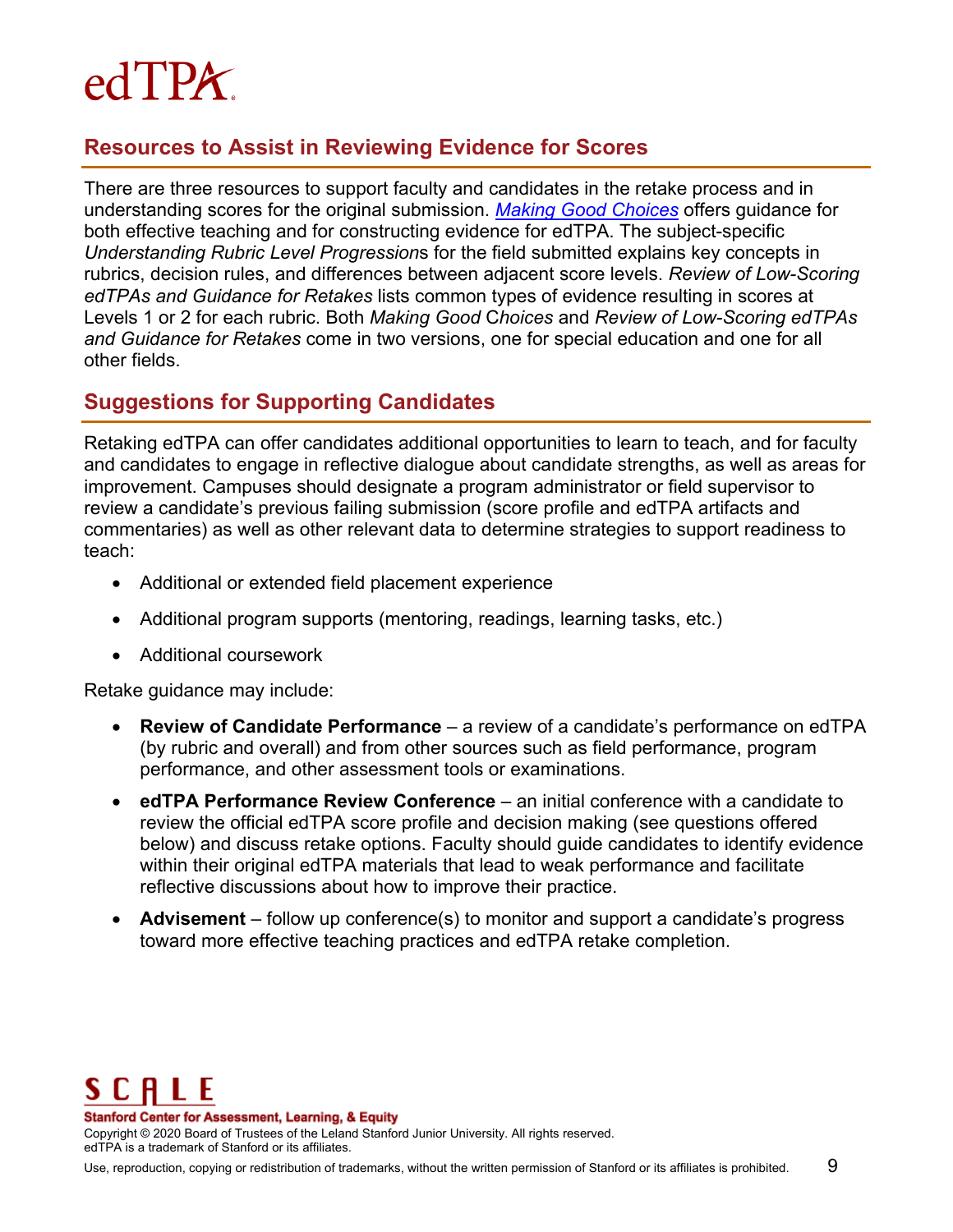

• **Additional or Extended Placement** – a new or extended placement experience may be necessary as the edTPA retake requires the candidate to plan a new learning segment, record video of teaching, and/or gather new work samples. Campuses may want to consider continuing education or other flexible registration and tuition structures to offset costs and/or delays.

### **Framing Retake/Submission Conversations**

When candidates pursue an edTPA retake within their program, it is important that the educative aspects of edTPA be emphasized. Retaking edTPA allows candidates to continue to analyze and reflect on teaching effectiveness and apply what they have learned in their preparation programs.

#### **SCALE recommends the following process:**

- Identify faculty and/or field supervisors with edTPA local evaluation or scoring experience to help support candidates as they determine which retake option is most appropriate.
	- o Individuals serving as retake support providers may include:
		- Field Coordinators
		- **Field Supervisors**
		- edTPA Site Coordinators
		- **Education Program Faculty**
- Review the candidate Score Profile and discuss retake options (see examples at the end of this document).
- Follow the Guidelines for Supporting Candidates Completing edTPA found in the Resource Library at [edtpa.aacte.org](http://edtpa.aacte.org/)
- Explore the decisions candidates have made and their thinking about their practice, rather than focusing exclusively on scores.
- Use supporting documents such as *Making Good Choices* as an additional resource for guiding conversations about candidate performance on edTPA and retake decisions. The document is available for faculty in the Resource Library at [edtpa.aacte.org](http://edtpa.aacte.org/) and for candidates on the [Getting Started](http://www.tx.nesinc.com/TestView.aspx?f=GEN_GettingStarted.html) page on the Texas Educator Certification Examination Program websit[e.](http://www.edtpa.com/)
- Develop retake support procedures for candidates who have not met the expected performance standard.

## **Engage Candidates in Discussion**

The following questions are offered to faculty and candidates as possible discussion points to discover patterns in the initial edTPA materials submitted, analyze candidate decisions, and direct next steps for the retake process. The questions are organized by components (planning, instruction, assessment, academic language, and analysis of teaching) that are evaluated within or across tasks.

#### **Stanford Center for Assessment, Learning, & Equity**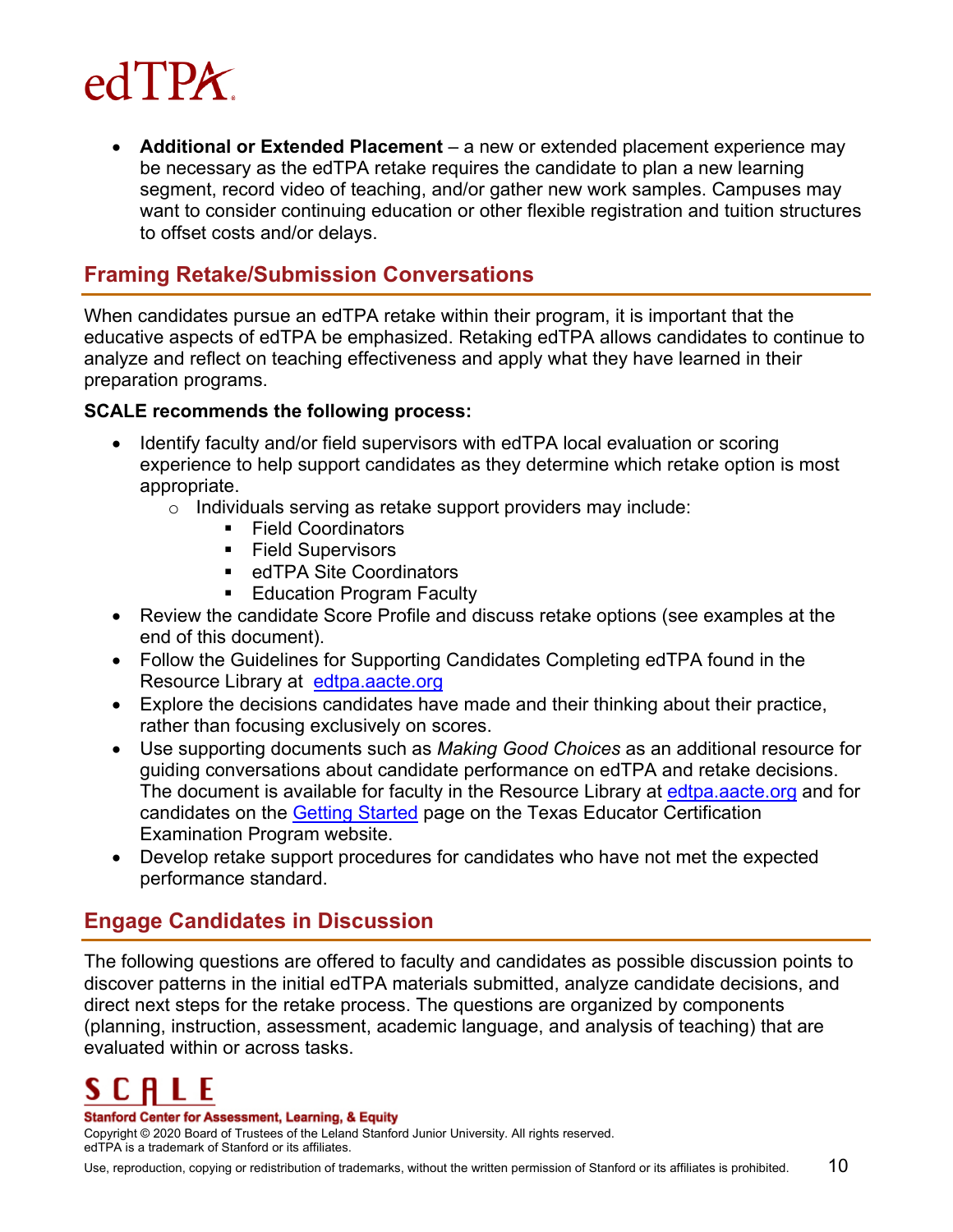

**Task 1 – Planning (Rubrics 1, 2, and 5)**

- To what extent did the candidate's selected central focus for the edTPA learning segment provide opportunities for student learning that the edTPA requires?
- To what extent was the candidate able to align the central focus, standards and objectives, and the activities/tasks/assessments within the learning segment?
- To what extent did the candidate address the strengths and needs of all learners?
- To what extent does the candidate demonstrate understanding of how to design, adapt, or use assessments that monitor student learning?

**Task 2 – Instruction (Rubrics 6-9)**

- To what extent did the candidate engage all learners in deep subject-matter learning?
- To what extent did the selected video clip(s) provide evidence of subject-specific teaching and learning required by edTPA?

**Task 3 – Assessment (Rubrics 11–13)**

- To what extent does the candidate demonstrate understanding of how to analyze assessments?
- To what extent did the selected work samples provide evidence of student learning required by edTPA?
- To what extent did candidate feedback support student learning?

**Task 4 – National Elementary Education Handbook Only (Rubrics 16–18)**

- To what extent did the candidate analyze whole class evidence to identify patterns of learning?
- To what extent did the candidate use student work to analyze mathematical errors, confusions, and partial understandings?
- To what extent did the candidate re-engage students in learning to address identified areas of challenge or need?
- To what extent did the candidate use evidence of student learning to reflect on the effectiveness of your re-engagement lesson?

**Academic Language (Rubrics 4 and 14)**

• To what extent does the candidate demonstrate understandings of academic language as a tool for deepening students' content understandings?

**Analysis of Teaching (Rubrics 3, 10, and 15)**

• To what extent does the candidate demonstrate the ability to reflect on information about students and data to inform instruction?



**Stanford Center for Assessment, Learning, & Equity**